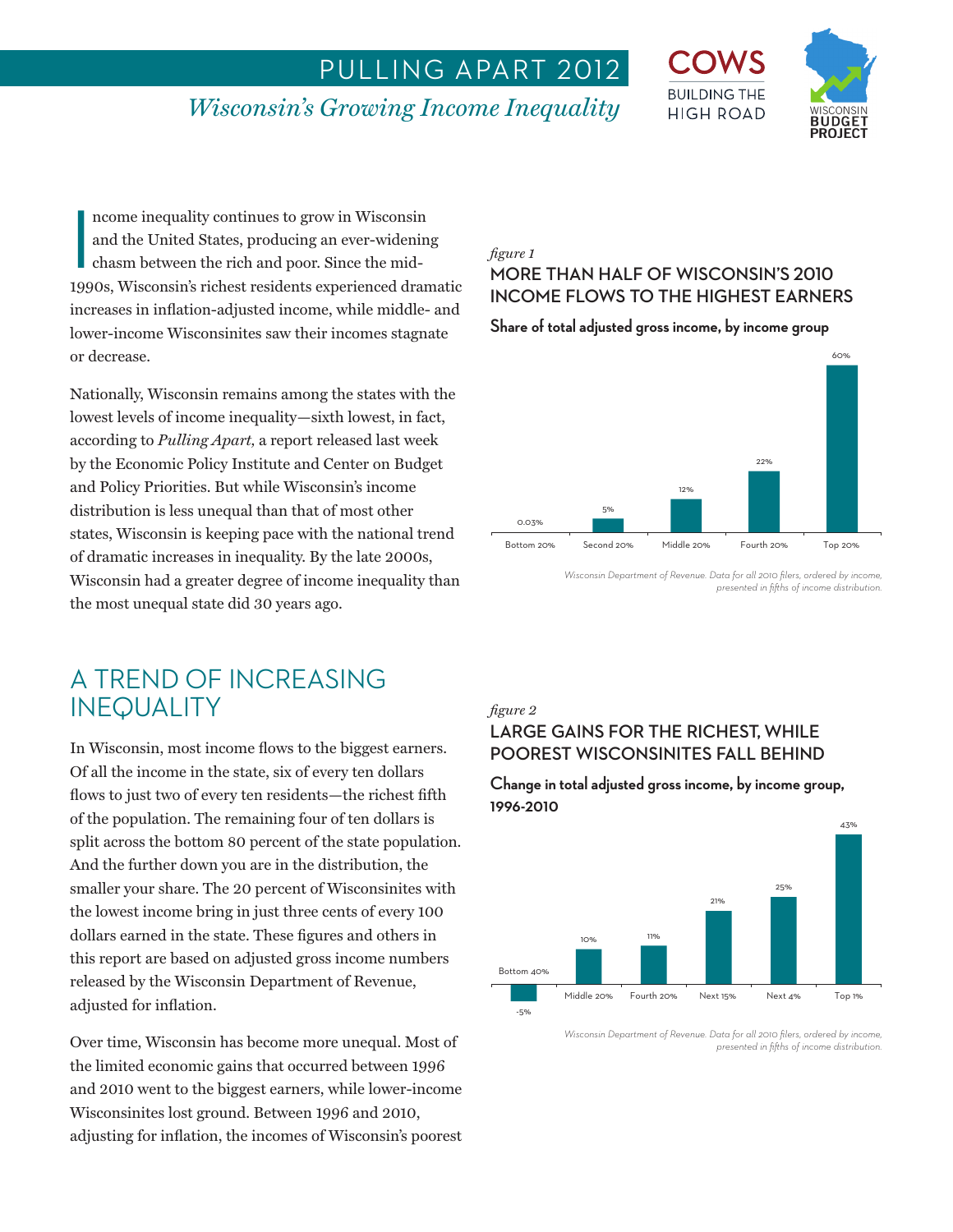### *table 1* **AVERAGE INCOME, AND INCOME CHANGE 1996-2010, FOR WISCONSIN'S POOREST AND RICHEST TAX FILERS**

|                         | <b>Bottom 40%</b> | <b>Top 20%</b> | <b>Richest 1%</b> |
|-------------------------|-------------------|----------------|-------------------|
| Average income 1996     | \$16,002          | \$130,997      | \$595.497         |
| Average income 2010     | \$1,5.595         | \$148.824      | \$764,270         |
| Change 1996-2010        | (\$2,407)         | \$17.286       | \$168,773         |
| Average change per year | (\$172)           | \$1,27.3       | \$12,055          |

#### **Change in adjusted gross income, 1996-2010; all expressed in 2012 dollars**

*Wisconsin Department of Revenue. Data for all 2010 filers, ordered by income, presented for bottom two-fifths, top fifth, and richest 1 percent of income distribution.* 

#### *figure 3*

## **PULLING APART: WISCONSIN'S MIDDLE CLASS LEFT BEHIND AS INCOME OF THE RICHEST FIFTH IN THE STATE RISES, 1996-2010**

**Ratio of total adjusted gross incomes of top and middle fifth of income distribution** 



*Wisconsin Department of Revenue. Data for 2010 filers, ordered by income.* 

two-fifths of residents decreased by 5 percent, middleincome earners saw limited growth, and the richest fifth enjoyed more than a 25 percent increase in income. And at the very top of the income distribution, the trends were even better. The incomes of the top 1 percent of earners in Wisconsin increased by 43 percent over this period, as shown in Figure 2 (previous page).

Looking at the changes in actual dollars on income tax returns, rather than just the percentage changes, makes the disparity in the state even more stark. Between 1996 and 2010, the bottom 40 percent of Wisconsin earners experienced a decrease in their adjusted gross income per tax return of \$2,407, as shown in Table 1. The top fifth of income tax filers saw an increase in earnings of more than \$17,000 over this period. The top 1 percent of filers experienced tremendous gains, with incomes that rose an average of \$168,773 per tax return, averaging an increase of more than \$12,000 per year between 1996 and 2010.

After a period of relative stability, income inequality in Wisconsin has increased dramatically in recent years. In the late 1990s and early 2000s, income inequality in Wisconsin stayed relatively level. But since 2002, inequality has grown every year, as measured by the ratio of total income of the top fifth of Wisconsin earners compared to the middle fifth of earners. In 2002, the ratio of the total income of the top fifth of Wisconsin earners was 4.2 times that of the middle fifth of earners. By 2010, the top fifth of earners brought in nearly five times (4.9) what the state's middle earners made.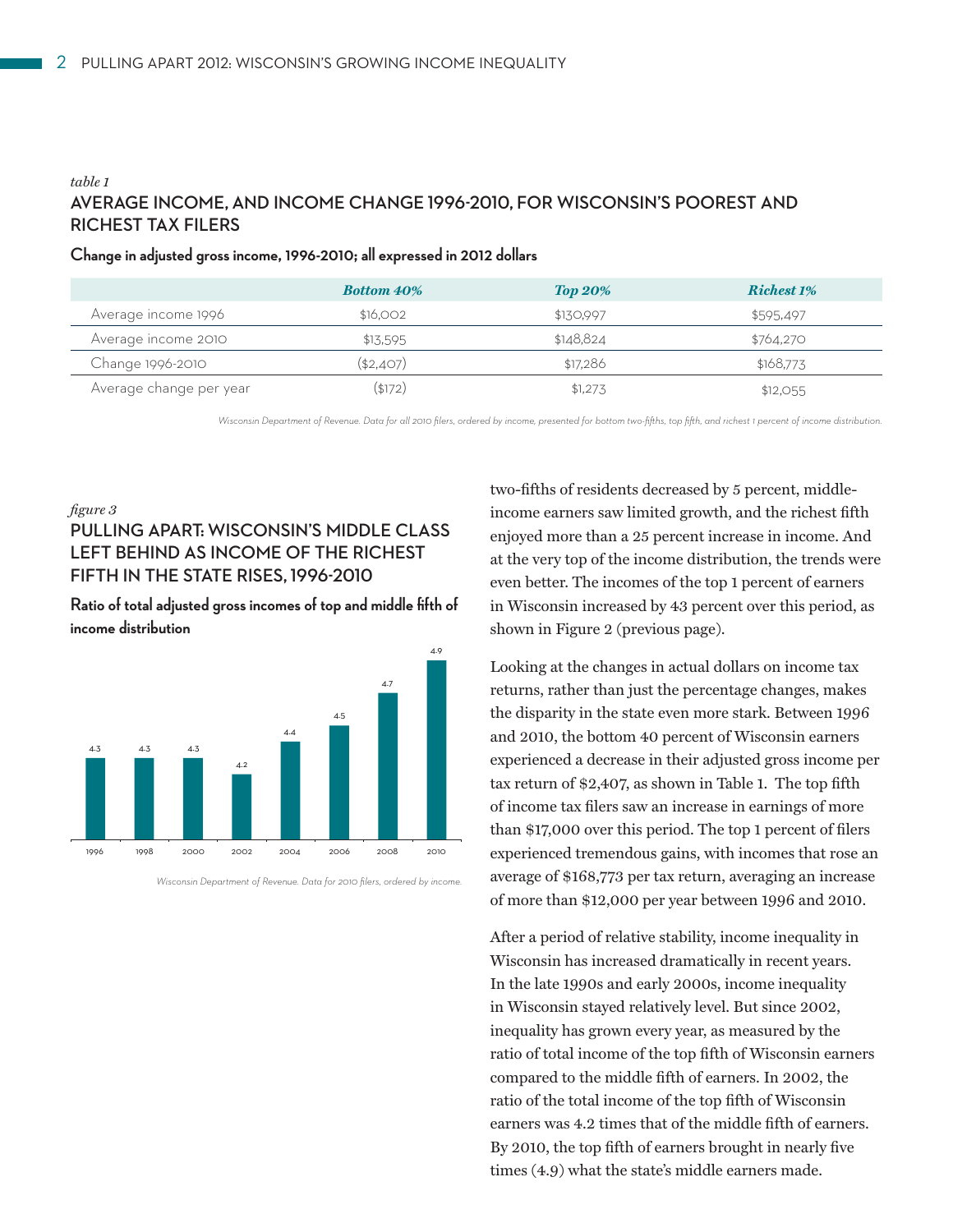## WISCONSIN CAN CHOOSE A DIFFERENT COURSE

There is no magic bullet to rectify the growth in inequality in our state—any more than there was a single cause. However, a number of steps can be taken to keep the gap from growing even wider.

## Raise the Minimum Wage, Index it to Keep up with Inflation, and Strengthen Enforcement to Keep the Wage Floor Strong

The state can strengthen earnings at the bottom of the labor market, in order to reduce inequality and help struggling families make ends meet. Currently, Wisconsin's minimum wage mirrors the federal rate at \$7.25 per hour. Eighteen states and Washington D.C. have minimum wages that surpass the national rate, with Washington State's current minimum at \$9.04 per hour. Wisconsin should join them. To help the wage stay relevant for living standards, it needs not only to be raised, but also to be indexed to keep up with rising costs of living. Ten states already annually update their minimum wages to the rate of inflation. Such indexing helps protect working families and, in 2011, provided a wage increase of about 10 cents per hour in states that index their minimum wages.

Wisconsin should also increase resources devoted to enforcing wage and hour standards across the state to ensure that workers receive the wages due them, and to ensure that employers do not get a competitive advantage by breaking the law. The vast majority of employers operate well above reasonable and legal standards, but some bad actors routinely violate the law. When essential labor standards are overlooked or violated for any workers, labor standards are weakened for many workers. District Attorneys, community organizations, workers' centers, and other local and state leaders can actively support job quality by devoting resources to enforcing standards.

## Build the Skills and Education of Wisconsin's Workforce

Education and skills have been the route to a higher standard of living for Wisconsin workers. Ensuring that workers with low earnings can see their way into and succeed in school and the labor market will help promote equality. The state's technical college system is a key resource, providing training accessible to workers and relevant to employers. Innovations in the technical colleges and the workforce investment boards and other leaders of regional economic and workforce development will be required in order to ensure that Wisconsin can respond to both the workers who need to build skills and the employers who need more skill in their workforce.

Career pathways and industry partnerships are two ways that Wisconsin has already begun modernizing and innovating in workforce skill development. Career pathways organize college-level occupational training as a sequence of certificates that lead adult learners toward good jobs and a degree or technical diploma in attainable steps. Each step improves the learner's career and provides a skill set wanted by an industry or industry sector. Bridges help adults even at the basic skills or English Language Learning level gain skills and move onto pathways.

These innovations and increasing skills in general require investment, but the resources for building skills are becoming scarce. In the last biennial budget, Wisconsin cut over \$70 million from the state's technical college system. The state will not be able to build skills for tomorrow while in pursuit of an agenda that cuts funding to education. The skills required by the economy we should seek to build will require increases in per-pupil spending across the board, including investment in adult basic education. For many working and unemployed adults, lack of basic math, literacy, and computer skills stand in the way of any opportunity to move toward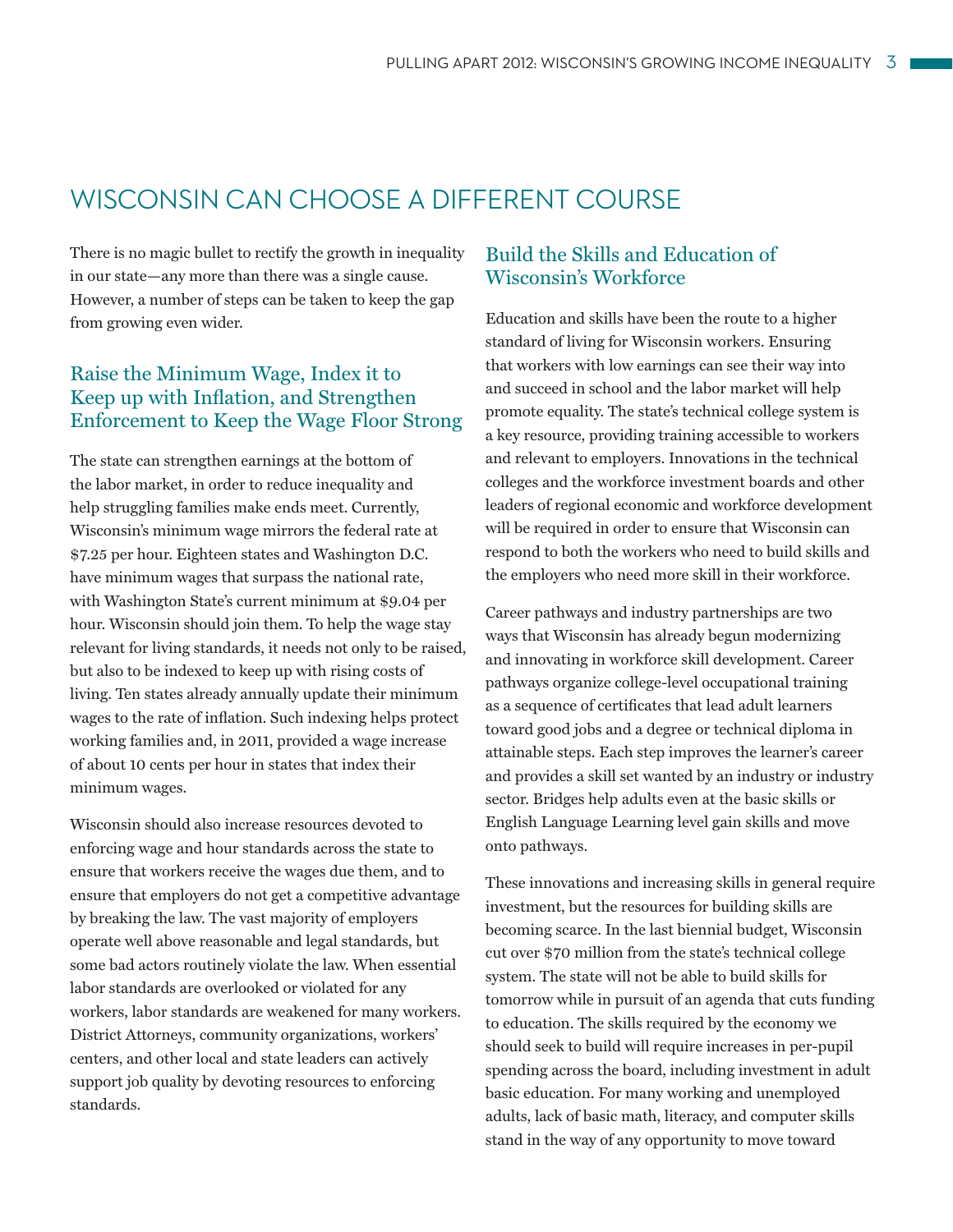family-supporting work. The state should invest more heavily in building this first rung toward decent jobs.

The state could better guarantee that working people get the skills they need to secure higher-paying jobs if it encouraged employers to offer more workplace education. One way to ensure that those who do not have the time or means to pursue skills development outside of work get access to training is to deliver technical college instruction at the workplace. This is also beneficial because instructors can work with firms to link the instruction to actual jobs, so it is viewed by employers and workers as particularly relevant and practical.

### Support Working Families

State government can help lessen the burden of income inequality by providing benefits to lower-income families and individuals to ensure that work pays. Wisconsin began doing that in the late 1990s as part of welfare reform. The state created BadgerCare and the Wisconsin Shares child care subsidy program so the families of lowwage workers wouldn't have to drop out of the workforce to be able to get the health care they need or to ensure that their young children were being cared for during the work day.

Policymakers need to maintain the state's commitment to these work supports and take care that the premiums and co-pays don't put participation in the programs out of reach for low-wage workers. Our state also needs to continue working to improve the quality of the state's child care programs because early education is a critical and cost-effective investment in the state's future workforce.

In addition, the state should use the opportunities provided by the federal health care reform law to make quality, affordable health care available to most of the half million Wisconsinites who are currently uninsured, and to reduce the number who are under-insured. Specifically, state policymakers should:

- Take advantage of the Medicaid option in the law, which gives Wisconsin the authority and financing to close a large gap in BadgerCare for low-income adults (below 138 percent of the federal poverty level) who do not have dependent children.
- Work with the federal government to develop and run a strong health insurance exchange, which will include federal premium subsidies to help make quality, reliable insurance much more affordable for low- and middle-income individuals and families (up to 400 percent of the federal poverty level) who do not have access to affordable coverage through an employer.

### Reform Regressive Taxes

Perversely, state and local taxes in Wisconsin increase income inequality rather than reduce it. Analysis of the burden of the combined package of taxes shows Wisconsin's tax structure to be regressive; it's a lower percentage of income for wealthy Wisconsinites than for low- and middle-income taxpayers.

In Wisconsin in 2007, the richest 1 percent of taxpayers paid 8.0 percent of their income in state and local taxes, the least by far of any income group, and only 6.7 percent after accounting for the deduction from their federal taxes. By contrast, the poorest 20 percent of taxpayers paid 9.4 percent in state and local taxes in 2007 and got no benefit from the deductibility of state and local taxes. Middle-income taxpayers paid the most, 11.2 percent, or 10.6 percent after accounting for the federal offset.

In light of that distribution of taxes, Wisconsin should maintain the progressivity of the state income tax and reject suggested legislation to create a flatter individual income tax, which would widen income inequality. *(Who Pays? A Distributional Analysis of the Tax Systems in All 50 States.* Institute on Taxation and Economic Policy, 2009, updated to reflect permanent tax changes enacted through 2012.)